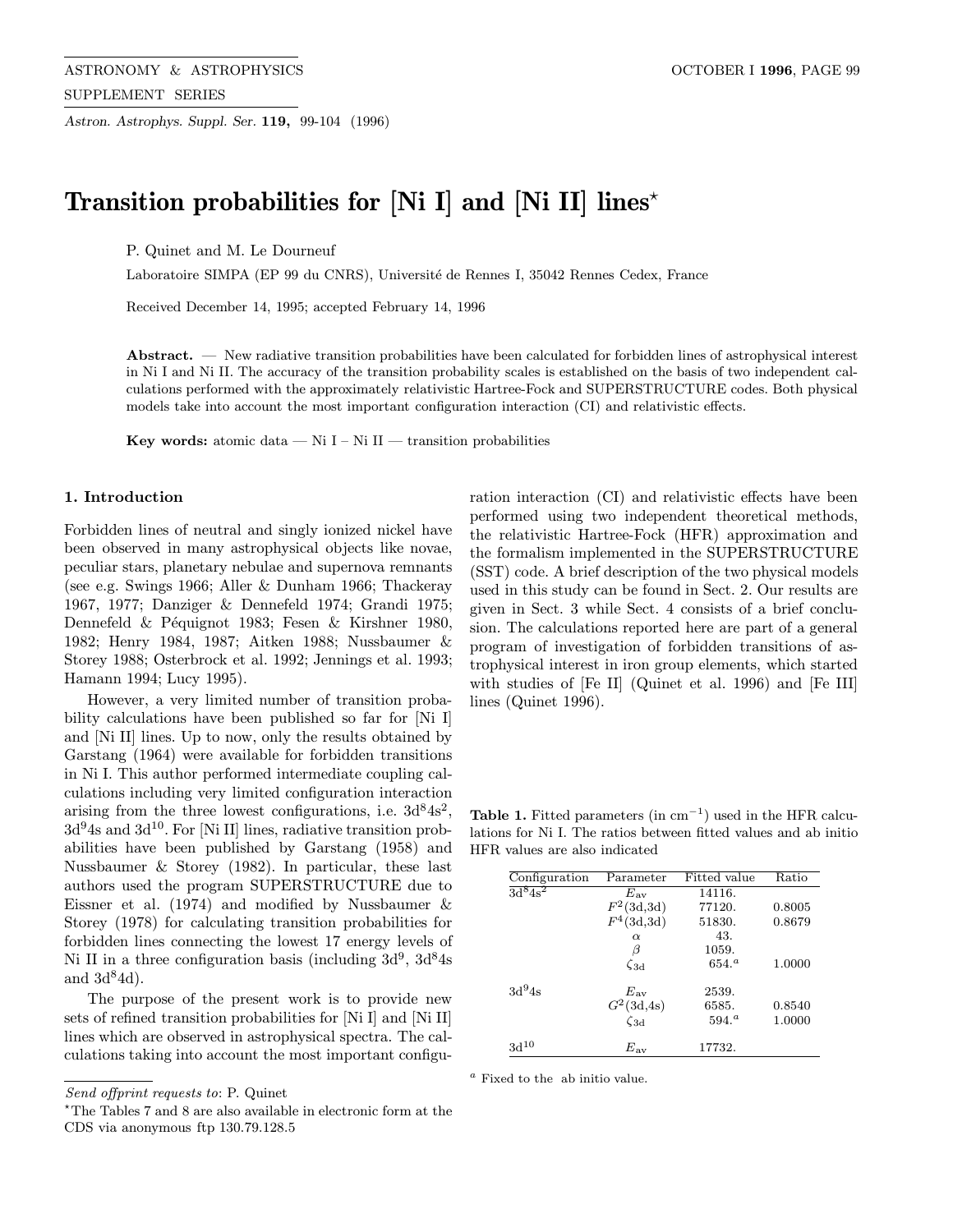Table 2. Fitted parameters (in  $cm^{-1}$ ) used in the HFR calculations for Ni II. The ratios between fitted values and ab initio HFR values are also indicated

| Configuration      | Parameter     | Fitted value      | Ratio  |
|--------------------|---------------|-------------------|--------|
| 3d <sub>0</sub>    | $E_{\rm av}$  | 3898.             |        |
|                    | $\zeta_{3d}$  | 599. <sup>a</sup> | 1.0000 |
| 3d <sup>8</sup> 4s | $E_{\rm av}$  | 22619.            |        |
|                    | $F^2(3d,3d)$  | 80787.            | 0.8305 |
|                    | $F^4(3d,3d)$  | 52773.            | 0.8746 |
|                    | $G^2(3d, 4s)$ | 8455.             | 0.8681 |
|                    | $\alpha$      | 42.               |        |
|                    | β             | 700 <sup>b</sup>  |        |
|                    | $\sqrt{3}d$   | $659.^{a}$        | 1.0000 |

<sup>a</sup> Fixed to the ab initio value. <sup>b</sup> Determined from the  $3d^8$  configuration in Ni III (see text).

Table 3. Calculated HFR energy levels (in  $cm^{-1}$ ) and comparison with experiment for the  $3d^84s^2$ ,  $3d^94s$  and  $3d^{10}$  configurations of Ni I

| Configuration      | Term       | .1             | $E_{\rm calc}$ | $\Delta E^a$ |
|--------------------|------------|----------------|----------------|--------------|
| $3d^{8}4s^{2}$     | $3_F$      | 4              | 0.             | 0.           |
|                    |            | 3              | 1328.          | 4.           |
|                    |            | $\overline{2}$ | 2216.          | 1.           |
| 3d <sup>9</sup> 4s | ${}^{3}D$  | 3              | 216.           | $-11.$       |
|                    |            | $\overline{2}$ | 877.           | 3.           |
|                    |            | 1              | 1699.          | 14.          |
| $3d^{9}4s$         | $a^1D$     | $\overline{2}$ | 3408.          | 2.           |
| $3d^{8}4s^{2}$     | $\rm b^1D$ | $\overline{2}$ | 13508.         | 13.          |
| $\rm 3d^{10}$      | $a^1S$     | $\Omega$       | 14727.         | 2.           |
| $3d^{8}4s^{2}$     | $^{3}P$    | $\overline{2}$ | 15639.         | $-29.$       |
|                    |            | 1              | 15728.         | 6.           |
|                    |            | 0              | 15998.         | 19.          |
| $3d^84s^2$         | ${}^{1}G$  | 4              | 22100.         | 2.           |
| $3d^{8}4s^{2}$     | $\rm b^1S$ | 0              | 50274.         | 2.           |

<sup>a</sup>  $\Delta E = E_{\rm obs} - E_{\rm calc}$  with  $E_{\rm obs}$  taken from Litzén et al. (1993).

Table 4. Calculated HFR energy levels  $(in cm^{-1})$  and comparison with experiment for the  $3d^9$  and  $3d^8$ 4s configurations of Ni II

| Configuration | Term             | $\overline{J}$ | $\overline{E}_{\text{calc}}$ | $\overline{\Delta E^a}$ |
|---------------|------------------|----------------|------------------------------|-------------------------|
| $\rm{3d}^{9}$ | $a^2D$           | 5/2            | 0.                           | $\overline{0}$ .        |
|               |                  | 3/2            | 1495.                        | 12.                     |
| $3d^84s$      | 4F               | 9/2            | 8392.                        | 2.                      |
|               |                  | 7/2            | 9312.                        | 18.                     |
|               |                  | 5/2            | 10089.                       | 27.                     |
|               |                  | 3/2            | 10634.                       | 30.                     |
|               | $^2\mathrm{F}$   | 7/2            | 13571.                       | $-21.$                  |
|               |                  | 5/2            | 15017.                       | $-21.$                  |
|               | $b^2D$           | 5/2            | 23140.                       | -32.                    |
|               |                  | 3/2            | 23756.                       | 40.                     |
|               | $^{4}P$          | 3/2            | 24792.                       | $-4.$                   |
|               |                  | 1/2            | 24857.                       | $-21.$                  |
|               |                  | 5/2            | 25041.                       | $-5.$                   |
|               | $^{2}P$          | 3/2            | 29062.                       | 9.                      |
|               |                  | 1/2            | 29538.                       | 56.                     |
|               | ${}^2\mathrm{G}$ | 9/2            | 32505.                       | $-5.$                   |
|               |                  | 7/2            | 32507.                       | 17.                     |
|               | ${}^{2}S$        | 1/2            | 61465.                       |                         |

<sup>a</sup>  $\Delta E = E_{\rm obs} - E_{\rm calc}$  with  $E_{\rm obs}$  taken from Sugar & Corliss (1985).

| Configuration      | Term             | J                | $\overline{E_{\rm obs}}$<br>$\overline{a}$ | $\overline{\Delta E_{\rm obs}}$ | $\overline{\Delta E_{\text{calc}}}$ | TEC      |
|--------------------|------------------|------------------|--------------------------------------------|---------------------------------|-------------------------------------|----------|
| $3d^{8}4s^{2}$     | ${}^{3}F$        | $\overline{4}$   | 0.0                                        |                                 |                                     |          |
|                    |                  |                  |                                            | 1332.                           | 1394.                               |          |
|                    |                  | 3                | 1332.2                                     |                                 |                                     | $-44.$   |
|                    |                  |                  |                                            | 885.                            | 919.                                |          |
|                    |                  | $\overline{2}$   | 2216.6                                     |                                 |                                     |          |
| $3d^{9}4s$         | $^3\mathrm{D}$   | 3                | 204.8                                      |                                 |                                     |          |
|                    |                  |                  |                                            | 675.                            | 686.                                |          |
|                    |                  | $\overline{2}$   | 879.8                                      |                                 |                                     | 4.       |
|                    |                  |                  |                                            | 833.                            | 890.                                |          |
|                    |                  | 1                | 1713.1                                     |                                 |                                     |          |
| 3d <sup>9</sup> 4s | $a^1D$           | $\overline{2}$   | 3409.9                                     |                                 |                                     | $-90.$   |
| $\rm 3d^84s^2$     | $b^1D$           | $\overline{2}$   | 13521.3                                    |                                 |                                     | $-1404.$ |
| $3d^{10}$          | $a^1S$           | $\overline{0}$   | 14728.8                                    |                                 |                                     | 457.     |
| $3d^84s^2$         | $^{3}P$          | $\overline{2}$   | 15609.8                                    |                                 |                                     |          |
|                    |                  |                  |                                            | 124.                            | 142.                                |          |
|                    |                  | 1                | 15734.0                                    |                                 |                                     | $-4002.$ |
|                    |                  |                  |                                            | 283.                            | 271.                                |          |
|                    |                  | $\boldsymbol{0}$ | 16017.3                                    |                                 |                                     |          |
| $3d^84s^2$         | ${}^1\mathrm{G}$ | 4                | 22102.3                                    |                                 |                                     | $-5313.$ |
| $3d^84s^2$         | $\rm b^1S$       | $\overline{0}$   | 50276.3                                    |                                 |                                     | $-7779.$ |

 $a$  Litzén et al. (1993).

Table 6. Observed energy levels,  $E_{obs}$ , and fine-structure splittings,  $\Delta E_{\rm obs}$ , for Ni II. The present fine-structure splittings,  $\Delta E_{\rm calc},$  obtained with SST and the semi-empirical corrections to calculated non-relativistic energies, TEC, are also given. All values are in  $cm^{-1}$ 

| Configuration | Term           | J   | $E_{\rm obs}$<br>$\boldsymbol{a}$ | $\overline{\Delta E_{\rm obs}}$ | $\overline{\Delta E_{\text{calc}}}$ | TEC       |
|---------------|----------------|-----|-----------------------------------|---------------------------------|-------------------------------------|-----------|
| $\rm{3d}^{9}$ | $a^2D$         | 5/2 | 0.0                               |                                 |                                     |           |
|               |                |     |                                   | 1507.                           | 1431.                               | $31$ .    |
|               |                | 3/2 | 1506.9                            |                                 |                                     |           |
| $3d^84s$      | $4_F$          | 9/2 | 8393.9                            |                                 |                                     |           |
|               |                |     |                                   | 936.                            | 968.                                |           |
|               |                | 7/2 | 9330.0                            |                                 |                                     |           |
|               |                |     |                                   | 786.                            | 819.                                | 688.      |
|               |                | 5/2 | 10115.7                           | 548.                            | 571.                                |           |
|               |                | 3/2 | 10663.9                           |                                 |                                     |           |
|               | $^2\mathrm{F}$ | 7/2 | 13550.4                           |                                 |                                     |           |
|               |                |     |                                   | 1446.                           | 1508.                               | 764.      |
|               |                | 5/2 | 14995.6                           |                                 |                                     |           |
|               | $b^2D$         | 5/2 | 23108.3                           |                                 |                                     |           |
|               |                |     |                                   | 688.                            | 677.                                | $-390$ .  |
|               |                | 3/2 | 23796.2                           |                                 |                                     |           |
|               | ${}^4P$        | 3/2 | 24788.2                           |                                 |                                     |           |
|               |                |     |                                   | 48.                             | 64.                                 |           |
|               |                | 1/2 | 24835.9                           |                                 |                                     | $-1349$ . |
|               |                |     |                                   | 200.                            | 208.                                |           |
|               |                | 5/2 | 25036.4                           |                                 |                                     |           |
|               | $^2{\rm P}$    | 3/2 | 29070.9                           |                                 |                                     |           |
|               |                |     |                                   | 523.                            | 511.                                | $-1439.$  |
|               |                | 1/2 | 29593.5                           |                                 |                                     |           |
|               | $^2\mathrm{G}$ | 9/2 | 32499.5                           |                                 |                                     |           |
|               |                |     |                                   | 24.                             | 18.                                 | $-2984$ . |
|               |                | 7/2 | 32523.5                           |                                 |                                     |           |

 $a$  Sugar & Corliss (1985).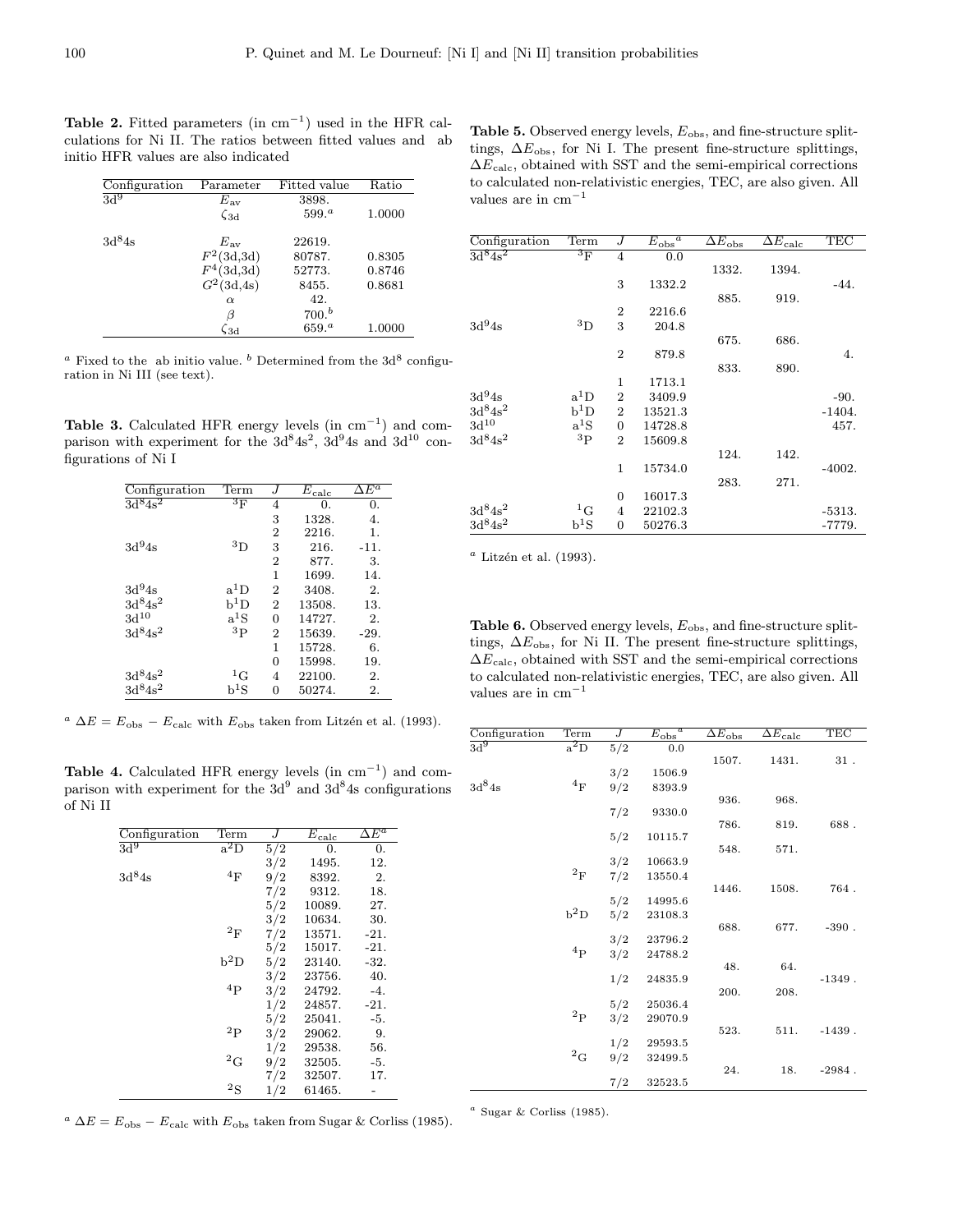## 2. Calculations

#### 2.1. Relativistic Hartree-Fock (HFR)

**Table 7.** Radiative transition probabilities,  $A_{ki}$  in s<sup>-1</sup>, as obtained with HFR and SST for forbidden lines of Ni I. A(B) stands for  $A.10<sup>B</sup>$ 

| Multiplet                                      | $J$ - $J^\prime$ | $\lambda(A)^a$ | $_{\rm Type}$  | $A_{ki}(\rm{HFR})$ | $A_{ki}(\mathrm{SST})$ |
|------------------------------------------------|------------------|----------------|----------------|--------------------|------------------------|
| $\mathrm{^{3}F_{\text{-}} {^{3}F}}$            | $4 - 3$          | 75045.37       | M1             | $6.11(-2)$         | $6.14(-2)$             |
|                                                | $3-2$            | 113041.98      | M1             | $2.48(-2)$         | $2.44(-2)$             |
| ${}^3\mathrm{F}\text{-}\mathrm{a}^1\mathrm{D}$ | $3-2$            | 48115.33       | M1             | $2.03(-3)$         | $3.39(-3)$             |
|                                                | $2-2$            | 83772.27       | M1             | $2.20(-4)$         | $3.53(-4)$             |
| $\rm ^3F$ -b $\rm ^1D$                         | $4 - 2$          | 7393.68        | E2             | $4.24(-3)$         | $1.25(-5)$             |
|                                                | $3-2$            | 8201.74        | M1             | $3.86(-1)$         | $3.96(-1)$             |
|                                                | 2-2              | 8843.37        | M1             | $1.73(-1)$         | $1.79(-1)$             |
| $\rm ^3F$ -a $\rm ^1S$                         | $_{2-0}$         | 7989.94        | E2             | $8.13(-3)$         | $8.45(-3)$             |
| ${}^{3}F-{}^{3}P$                              | $4 - 2$          | 6404.44        | E2             | $2.16(-2)$         | $3.70(-5)$             |
|                                                | $3 - 2$          | 7002.01        | $_{\rm M1,E2}$ | $1.64(-1)$         | $1.78(-1)$             |
|                                                | 3-1              | 6941.64        | $_{\rm E2}$    | $1.75(-2)$         | $1.79(-5)$             |
|                                                | $2 - 2$          | 7464.37        | M1             | $3.88(-2)$         | $4.25(-2)$             |
|                                                | $2 - 1$          | 7395.81        | $_{\rm M1,E2}$ | $8.04(-3)$         | $3.09(-3)$             |
|                                                | $2 - 0$          | 7243.98        | E2             | $2.25(-2)$         | $2.63(-4)$             |
| $^3F-1G$                                       | 4-4              | 4523.14        | M1             | $3.21(-1)$         | $3.26(-1)$             |
|                                                | $3-4$            | 4813.25        | M1             | $1.60(-1)$         | $1.62(-1)$             |
|                                                | $2 - 4$          | 5027.32        | E2             | $2.50(-3)$         | $6.71(-3)$             |
| $\rm ^3F\text{-}b^1S$                          | $2 - 0$          | 2080.08        | E2             | $3.92(-1)$         | $8.07(-1)$             |
| $\rm ^3D$ - $\rm ^3D$                          | $3-2$            | 148101.41      | M1             | $6.62(-3)$         | $6.95(-3)$             |
|                                                | $2 - 1$          | 119976.27      | Μ1             | $2.05(-2)$         | $2.10(-2)$             |
| $\rm ^3D$ - $\rm ^3F$                          | $3-2$            | 49694.09       | M1             | $3.34(-4)$         | $6.28(-4)$             |
| $\rm ^3D\text{-}a^1D$                          | $3-2$            | 31191.28       | M1             | $7.36(-2)$         | $8.24(-2)$             |
|                                                | $2 - 2$          | 39513.03       | M1             | $5.84(-3)$ *       | $6.39(-3)$             |
|                                                | $1-2$            | 58916.66       | M1             | $1.09(-2)$         | $1.18(-2)$             |
| ${}^{3}D-b{}^{1}D$                             | $3-2$            | 7507.38        | M1, E2         | $2.71(-2)$         | $3.13(-2)$             |
|                                                | $2-2$            | 7908.26        | M1,E2          | $3.21(-2)$         | $3.75(-2)$             |
|                                                | $1 - 2$          | 8466.32        | M1,E2          | $4.99(-3)$         | $5.94(-3)$             |
| $\rm ^3D$ -a $\rm ^1S$                         | $2 - 0$          | 7218.74        | E2             | $1.75(-1)$         | $2.01(-1)$             |
| ${}^{3}D-{}^{3}P$                              | $3-2$            | 6489.58        | E2             | $1.33(-1)$         | $1.38(-1)$             |
|                                                | $3-1$            | 6437.70        | E2             | $1.58(-1)$         | $1.67(-1)$             |
|                                                | $2-2$            | 6786.98        | $_{\rm E2}$    | $3.34(-2)$         | $3.33(-2)$             |
|                                                | $2 - 1$          | 6730.25        | $_{\rm M1,E2}$ | $2.15(-2)$         | $2.24(-2)$             |
|                                                | $2-0$            | 6604.29        | $_{\rm E2}$    | $3.50(-1)$         | $3.59(-1)$             |
|                                                | $1 - 2$          | 7193.94        | M1, E2         | $1.07(-2)$         | $1.13(-2)$             |
|                                                | $1 - 1$          | 7130.24        | $_{\rm E2}$    | $9.33(-2)$         | $1.02(-1)$             |
| $\rm ^3D$ - $\rm ^1G$                          | $3 - 4$          | 4565.44        | E2             | $1.44(-3)$         | $2.11(-3)$             |
|                                                | 2-4              | 4710.66        | $_{\rm E2}$    | $1.18(-1)$         | $1.22(-1)$             |
| ${}^{3}D-b{}^{1}S$                             | $2 - 0$          | 2023.78        | E2             | $1.69(+1)$         | $9.65(+0)$             |
| $a^1D-b^1D$                                    | $2 - 2$          | 9887.11        | E2             | $2.26(-2)$         | $2.15(-2)$             |
| $a^1D-a^1S$                                    | $_{2-0}$         | 8832.35        | E2             | $7.81(-1)$         | $6.95(-1)$             |
| $\rm a^1D$ - <sup>3</sup> P                    | $2 - 2$          | 8194.53        | M1, E2         | $4.98(-2)$         | $5.39(-2)$             |
|                                                | $2 - 1$          | 8111.98        | M1,E2          | $3.22(-3)$         | $4.02(-3)$             |
|                                                | $2 - 0$          | 7929.69        | $_{\rm E2}$    | $3.28(-3)$         | $1.41(-5)$             |
| $\rm a^1D\text{-}{}^1G$                        | $2 - 4$          | 5348.28        | $_{\rm E2}$    | $6.87(-1)$         | $6.68(-1)$             |
| $a^1D-b^1S$                                    | 2-0              | 2133.05        | E2             | $9.47(+1)$         | $7.93(+1)$             |
| $\rm b^1D$ - <sup>3</sup> P                    | $2 - 2$          | 47868.27       | M1             | $7.74(-2)$         | $7.55(-2)$             |
|                                                | $2 - 1$          | 45182.27       | M1             | $6.53(-2)$         | $6.89(-2)$             |
| $b^1D^{-1}G$                                   | $2 - 4$          | 11650.49       | E2             | $7.23(-4)$         | $1.36(-4)$             |
| $\rm b^1D\text{-}b^1S$                         | $2-0$            | 2719.91        | E2             | $5.79(+0)$         | $1.57(-1)$             |
| $\mathrm{a}^{1}\mathrm{S}$ - $^{3}\mathrm{P}$  | $0 - 1$          | 99459.43       | M1             | $2.43(-4)$         | $1.42(-4)$             |
| $^{3}P-^{3}P$                                  | $1-0$            | 352880.27      | M1             | $1.05(-3)$         | $1.21(-3)$             |
| ${}^{3}P-h{}^{1}S$                             | $2 - 0$          | 2883.79        | E2             | $1.62(+0)$         | $4.05(-2)$             |
|                                                | $1 - 0$          | 2894.15        | M1             | $4.76(+0)$         | $5.28(+0)$             |

 $a$  Wavelengths in air deduced from the observed energy levels (Litzén et al. 1993).

\* Cancellation effects present (see text).

First, the radial wavefunctions were generated using the pseudo relativistic Hartree-Fock (HFR) method originally introduced by Cowan & Griffin (1976) with the computer codes written by Cowan (1981). The relativistic corrections included in the differential equations are derived from a Pauli-type approximation to the Dirac-Hartree-Fock equations and retain both the mass-velocity and Darwin operators. The calculations used the superposition of the configurations  $3d^84s^2 + 3d^94s + 3d^{10} + 3d^94d$  $+ 3d^{8}4p^{2} + 3d^{8}4d^{2} + 3d^{8}4s4d + 3d^{8}4s5s + 3d^{9}5s + 3d^{9}5d$  $+ 3s3p^63d^94s^2 + 3s3p^63d^{10}4s$  for Ni I and  $3d^9 + 3d^84s +$  $3 \mathrm{d}^8 \mathrm{4d} + 3 \mathrm{d}^7 \mathrm{4s^2} + 3 \mathrm{d}^7 \mathrm{4p^2} + 3 \mathrm{d}^7 \mathrm{4d^2} + 3 \mathrm{d}^7 \mathrm{4s} \mathrm{4d} + 3 \mathrm{d}^8 5 \mathrm{s}$  $+ 3d^{8}5d + 3s3p^{6}3d^{10} + 3s3p^{6}3d^{9}4s$  for Ni II.

In addition to the explicit introduction of CI, the interactions with more distant configurations were simulated in a number of ways. In the first place, the semi-empirical adjustment of the Slater parameters and the inclusion of additional effective parameters such as  $\alpha$  and  $\beta$ , associated with the excitations out of the 3s and 3p subshells into the 3d (see Trees 1951a, b; Racah 1952), allows specifically for the cumulative effects of distant configurations. The fitting procedure was applied to the  $3d^84s^2$ ,  $3d^94s$ and  $3d^{10}$  configurations of Ni I and to the  $3d^9$  and  $3d^8$ 4s configurations of Ni II with the experimental energy levels published by Litzén et al. (1993) and Sugar & Corliss (1985) respectively. For the  $3d^84s^2$  (in Ni I) and  $3d^84s$  (in Ni II) configurations, there are in both cases five parameters associated with the  $3d^8$  parent configuration ( $E_{\text{av}}$ ,  $F^2(3d,3d)$ ,  $F^4(3d,3d)$ ,  $\alpha$  and  $\beta$ ). These parameters were determined from the five observed terms  ${}^{3}F, {}^{3}P, {}^{1}D, {}^{1}G$ and  ${}^{1}S$  in Ni I. However, in the case of  $3d^{8}4s$  in Ni II, only four parent terms are known  $(^1S)$  is missing). Consequently, for this configuration, the adopted value for the  $\beta$  parameter (700 cm<sup>-1</sup>) was determined from the 3d<sup>8</sup> configuration in Ni III where all five terms are observed (Sugar & Corliss 1985). The ab initio HFR values for the Slater parameters within other configurations than those included in the fitting procedure and for the CI integrals were scaled down by a factor 0.80 as recommended by Cowan (1994) to simulate CI effects while the ab initio values of all the spinorbit integrals, computed by the Blume-Watson method, were used without scaling. The present fitted parameters together with the ratios between fitted and ab initio HFR values are reported in Tables 1 and 2 for Ni I and Ni II respectively.

Calculated energy levels are compared with experiment in Tables 3 and 4 for the  $3d^{8}4s^{2}$ ,  $3d^{9}4s$  and  $3d^{10}$ configurations of Ni I and for the  $3d^9$  and  $3d^8$ 4s configurations of Ni II respectively. In both cases, the agreement between observed and computed values is within a few tens of cm<sup>−1</sup>. The 3d<sup>8</sup>4s<sup>2</sup>D<sub>5/2</sub> and <sup>4</sup>P<sub>5/2</sub> levels of Ni II deserve a special attention. As already mentioned by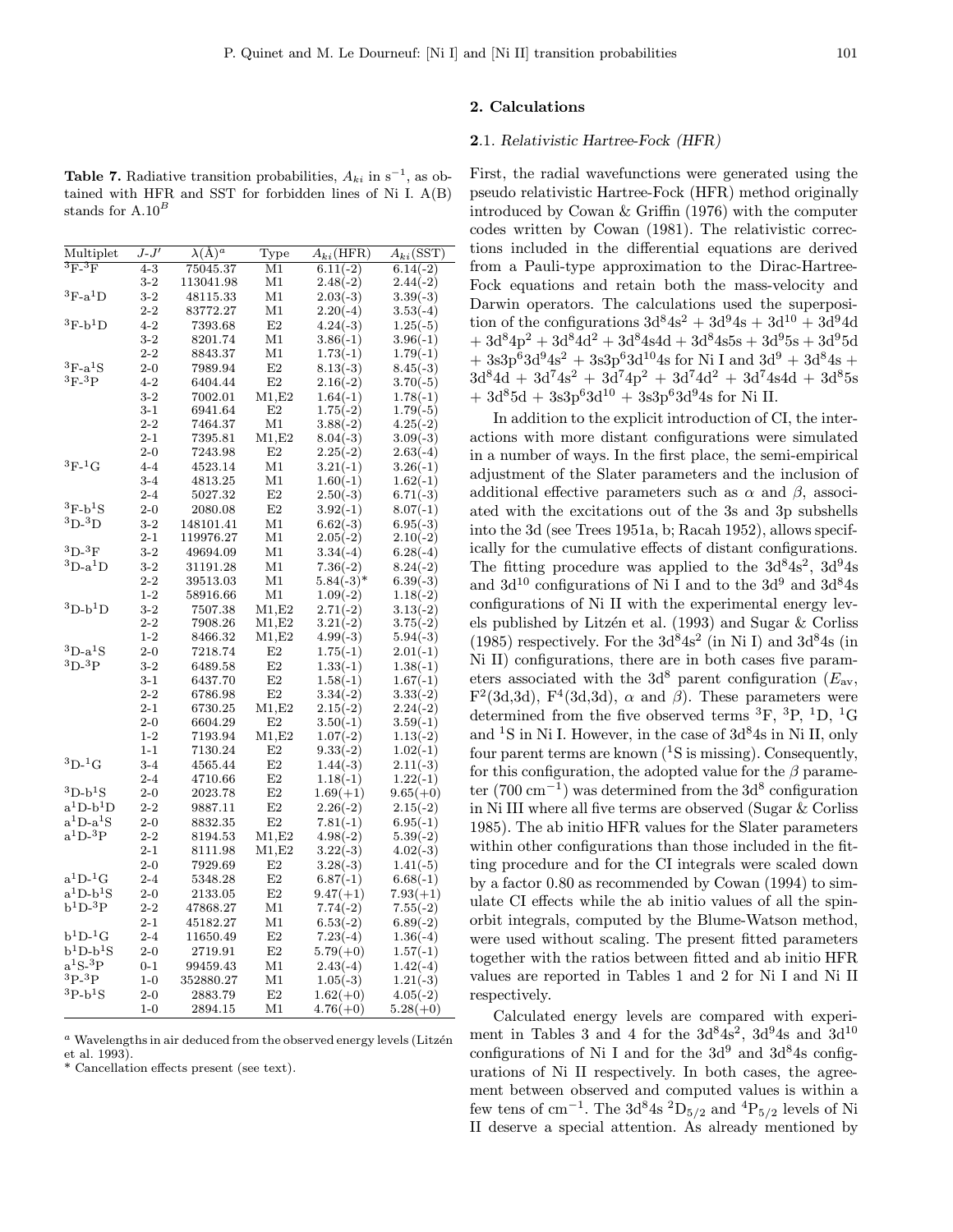Garstang (1958) and Nussbaumer & Storey (1982), the coupling between these two levels is so strong that any of the LS designation suggested for them has little significance. Here, we adhere to the traditional designation retained by Nussbaumer & Storey (1982).

## 2.2. SUPERSTRUCTURE (SST)

For this part of the work, calculations were carried out with the computer program of Eissner et al. (1974), as modified by Nussbaumer & Storey (1978). When using the SST code, we were able to add to the HFR expansions the  $3s^23p^43d^{10}4s^2$  (Ni I) and  $3s^23p^43d^{10}4s$  (Ni II) configurations corresponding to the core excitations  $3p<sup>2</sup>$  $\rightarrow$  3d<sup>2</sup> and which are expected to contribute to the energy level values within the configurations of interest as shown recently by Quinet & Hansen (1995).

The radial orbitals were optimized in a statistical model Thomas-Fermi potential (Eissner & Nussbaumer 1969) scaled using *n*- and *l*-dependent parameters,  $\lambda_{nl}$ , which were determined by minimizing the sum of the nonrelativistic term energies in the  $3d^{8}4s^{2}$ ,  $3d^{9}4s$  and  $3d^{10}$ configurations in Ni I and the  $3d^9$  and  $3d^8$ 4s configurations in Ni II. The resulting scaling parameters are:

 $\lambda_{1\text{s}}\,=\,1.43283,\:\lambda_{2\text{s}}\,=\,1.14077,\:\lambda_{2\text{p}}\,=\,1.08446,\:\lambda_{3\text{s}}\,=\,$ 1.05178,  $\lambda_{3p} = 1.03183$ ,  $\lambda_{3d} = 1.02145$ ,  $\lambda_{4s} = 0.93846$ ,

 $\lambda_{4p} = 1.04810, \lambda_{4d} = 1.31673, \lambda_{5s} = 1.30283, \lambda_{5d} =$ 2.24051 for Ni I,

and

 $\lambda_{1s} = 1.43126, \ \lambda_{2s} = 1.13921, \ \lambda_{2p} = 1.08278, \ \lambda_{3s} =$ 1.05736,  $\lambda_{3p} = 1.03697$ ,  $\lambda_{3d} = 1.01500$ ,  $\lambda_{4s} = 1.14739$ ,

 $\lambda_{4p} = 1.16785, \, \lambda_{4d} = 1.28761, \, \lambda_{5s} = 1.56283, \, \lambda_{5d} =$ 1.25734 for Ni II.

In SST, the relativistic wavefunctions are obtained using perturbation theory. Relativistic corrections are introduced by means of the Breit-Pauli approximation. The calculations reported here include the spin-orbit, spin-spin and spin-other orbit interactions which are important for fine-structure splittings. This procedure can be improved by means of semi-empirical corrections (TECs) to the term energies (Zeippen et al. 1977). In practice, the TEC for a given term is simply the difference between the measured and calculated energy of the lowest level in the multiplet. Finally, when computing transition probabilities with SST, experimental energies are substituted for theoretical ones. The TECs used in the present calculations are reported in Table 5 (Ni I) and Table 6 (Ni II) together with the calculated fine-structure splittings. Observed energies taken from Litzén et al. (1993) and Sugar  $\&$ Corliss (1985) are also given for comparison. It appears that the fine-structure splittings are in very good agreement with experiment for all multiplets.

#### 3. Transition probabilities

The transition probabilities,  $A_{ki}$ , were calculated for magnetic dipole (M1) and electric quadrupole (E2) transitions involving all the states within the  $3d^{8}4s^{2}$ ,  $3d^{9}4s$  and  $3d^{10}$ configurations of Ni I and within the  $3d<sup>9</sup>$  and  $3d<sup>8</sup>$ 4s configurations of Ni II. The HFR and SST probabilities obtained in the present work are compared in Tables 7 and 8. If the two types of radiation contribute comparably to the total intensity of a line, then the sum of both components is given. Only transitions for which  $A_{ki}$  is greater than  $0.0001$  s<sup>-1</sup> are reported in the tables.

Some of the transitions considered in our work are likely to be affected by cancellation effects in forming the radial integrals. For these transitions (starred in Tables 7 and 8), the cancellation factor (CF) as defined by Cowan (1970) is very small (typically  $CF \leq 0.01$ ) indicating that the corresponding probability must be considered with some care.

For Ni I, the general agreement between HFR and SST transition probabilities is good (within 20%) if we except the weak  ${}^{3}D_{3}$ - ${}^{3}F_{2}$ ,  ${}^{3}F_{2,3}$ - ${}^{3}D_{2}$  and  ${}^{3}S_{0}$ - ${}^{3}P_{1}$  M1 transitions and the  ${}^{3}F_{4}-b{}^{1}D_{2}$ ,  ${}^{3}F_{4}-{}^{3}P_{2}$ ,  ${}^{3}F_{2,3}-{}^{3}P_{1}$ ,  ${}^{3}F_{2}-{}^{3}P_{0}$ ,  ${}^{3}F_{2}-{}^{1}G_{4}$ ,  ${}^{3}F_{2}-b{}^{1}S_{0}$ ,  ${}^{3}D_{3}-{}^{1}G_{4}$ ,  ${}^{3}D_{2}-b{}^{1}S_{0}$ ,  ${}^{a}D_{2}-{}^{3}P_{0}$ ,  $b<sup>1</sup>D<sub>2</sub>–<sup>1</sup>G<sub>4</sub>$ ,  $b<sup>1</sup>D<sub>2</sub>–<sup>1</sup>S<sub>0</sub>$  and  $<sup>3</sup>P<sub>2</sub>–<sup>1</sup>S<sub>0</sub>$  E2 transitions for</sup> which larger discrepancies are observed. The HFR and SST A-values for forbidden transitions of Ni II generally agree to within 10−30% if we except some very weak E2 transitions  $(A \leq 10^{-3} \text{ s}^{-1})$ . Exceptions occur<br>also for the  ${}^{4}F_{9/2} - b^{2}D_{5/2}$ ,  ${}^{4}F_{7/2} - b^{2}D_{3/2}$ ,  ${}^{4}F_{9/2} - {}^{4}P_{5/2}$ ,  ${}^{4}F_{7/2}$ <sup>-4</sup>P<sub>3/2</sub>,  ${}^{4}F_{3/2,5/2}$ <sup>-4</sup>P<sub>1/2</sub>,  ${}^{4}F_{3/2,5/2}$ <sup>-2</sup>S<sub>1/2</sub> E2 transitions for which the discrepancies can reach 50%. However, for the most intense [Ni I] and [Ni II] lines, the two scales differ in general by at most a few percent.

A very limited number of transition probabilities has been reported previously for [Ni I] and [Ni II] lines. To our knowledge, for Ni I, only the results obtained by Garstang (1964) who performed intermediate coupling calculations including limited configuration interaction arising from the three lowest configurations have been published. In general, for the M1 transitions, these results agree very well with the HFR and SST transition probabilities obtained in the present work. For the E2 contributions, large discrepancies are observed for a number of transitions and they can reach a factor of two in many cases. However, these transitions are more sensitive than the M1 contributions to correlation effects and our results were obtained with more configuration interaction effects taken into account than Garstang's calculations. Therefore, our data are expected to be more accurate. For [Ni II] lines, transition probabilities were published by Garstang (1958) who performed a two-configuration calculation including only the  $3d^9$  and  $3d^84s$  configurations. More recently, Avalues for forbidden lines involving the energetically lowest 17 levels of Ni II were calculated by Nussbaumer & Storey (1982) using the SUPERSTRUCTURE code. Only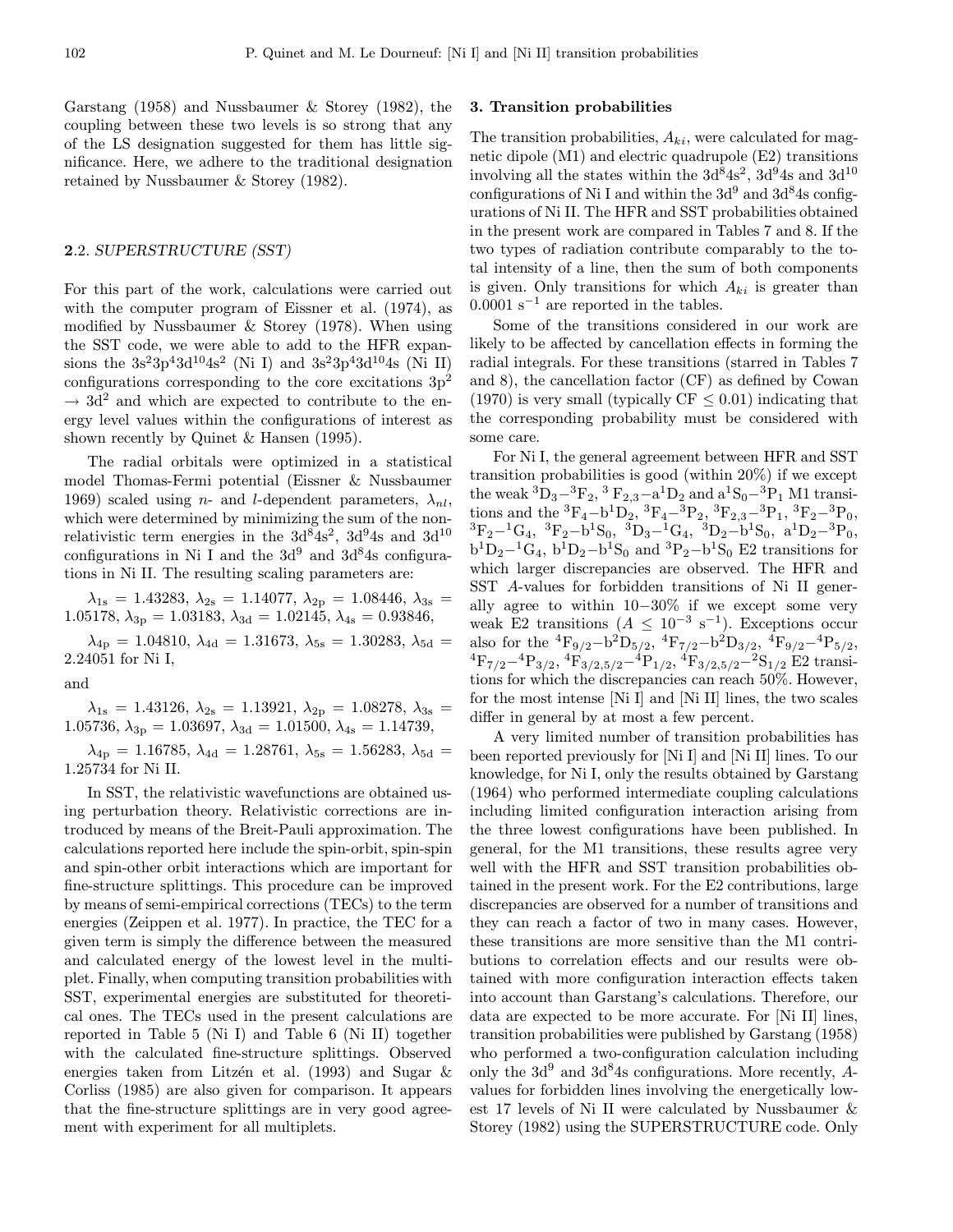the  $3d^9$ ,  $3d^8$ 4s and  $3d^8$ 4d configurations were included in these calculations. For the strongest M1 contributions, the agreement between our calculated transition probabilities (using both HFR and SST methods) and the results obtained by Nussbaumer & Storey (1982) is satisfactory (within 30%) if we except the  ${}^{4}F_{3/2,5/2}{}^{-4}P_{3/2}$ ,  ${}^{2}F_{5/2}{}^{-4}P_{3/2}$ ,  ${}^{4}P_{5/2}{}^{-2}P_{3/2}$  and  ${}^{4}P_{3/2}{}^{-2}P_{1/2}$  transitions for which the discrepancies can reach a factor of two. For some E2 lines, our A-values are substantially different from those reported by these authors . Here also, these differences are mainly due to the inclusion of more configuration interaction effects in our work.

## 4. Conclusion

This paper presents transition probabilities for forbidden lines of astrophysical interest in Ni I and Ni II. The general agreement shown in our work between results obtained with two independent methods indicates that the new A values should be accurate to within a few percent for most of the strongest transitions. For some weak transitions, the differences can be larger and it seems difficult to conclude which approach gives the most reliable results since similar amount of CI and semi-empirical refinements of the energies and mixing coefficients were included in our HFR and SST models. The detailed comparisons reported here throw some light on the level of precision presently attainable for such weak forbidden lines. Accurate experimental data would be welcome to definitely assess the reliability of the calculations discussed in the present work.

Acknowledgements. The support of the EU Human Capital and Mobility programme, contracts no ERBCHRX CT 920013 and ERBCHBG CT 930346 is acknowledged.

#### References

Aitken D.K., 1988, Proc. Astron. Soc. Aust. 7, 462

- Aller L.H., Dunham T., 1966, ApJ 146, 126
- Cowan R.D., 1970, J. Phys. Coll. France 31, C4-191
- Cowan R.D., 1981, The Theory of Atomic Structure and

Spectra, University of California Press, Berkeley, California Cowan R.D., 1994, Internal Report, Los Alamos National Laboratory (unpublished)

- Cowan R.D., Griffin D.C., 1976, J. Opt. Soc. Am. 66, 1010
- Danziger I.J., Dennefeld M., 1974, A&A 36, 149
- Dennefeld M., Péquignot D., 1983, A&A 127, 42
- Eissner W., Jones M., Nussbaumer H., 1974, Comput. Phys. Commun. 8, 270
- Eissner W., Nussbaumer H., 1969, J. Phys. B: At. Mol. Opt. Phys. 2, 1028
- Fesen R.A., Kirshner R.P., 1980, ApJ 242, 1023
- Fesen R.A., Kirshner R.P., 1982, ApJ 258, 1
- Garstang R.H., 1958, MNRAS 118, 234
- Garstang R.H., 1964, J. Res. Nat. Bur. Stand. Sect. A 68, 61
- Grandi S.A., 1975, ApJ 199, L43
- Hamann F., 1994, ApJS 93, 485
- Henry R.B.C., 1984, ApJ 281, 644
- Henry R.B.C., 1987, ApJ 322, 399
- Jennings D.E., Boyle R.J., Wiedemann G.R., Moseley S.H., 1993, ApJ 408, 277
- Litzén U., Brault J.W., Thorne A.P., 1993, Phys. Scr. 47, 628 Lucy L.B., 1995, A&A 294, 555
- Nussbaumer H., Storey P.J., 1978, A&A 64, 139
- Nussbaumer H., Storey P.J., 1982, A&A 110, 295
- Nussbaumer H., Storey P.J., 1988, A&A 200, L25
- Osterbrock D.E., Tran H.D., Veilleux S., 1992, ApJ 389, 305
- 
- Quinet P., 1996, A&AS 116, 573
- Quinet P., Hansen J.E., 1995, J. Phys. B: At. Mol. Opt. Phys. 28, L213
- Quinet P., Le Dourneuf M., Zeippen C.J., 1996, Proceedings of the 5th International Colloquium on Atomic Spectra and Oscillator Strengths for Astrophysical and Laboratory Plasmas, Meudon, France (in press)
- Racah G., 1952, Phys. Rev. 85, 381
- Sugar J., Corliss C., 1985, J. Phys. Chem. Ref. Data 14, Suppl.  $\mathfrak{D}$
- Swings J.P., 1966, Ann. Astrophys. 29, 371
- Thackeray A.D., 1967, MNRAS 135, 51
- Thackeray A.D., 1977, Mem. Roy. Astron. Soc. 83, 1
- Trees R.E., 1951a, Phys. Rev. 83, 756
- Tress R.E., 1951b, Phys. Rev. 84, 1089
- Zeippen C.J., Seaton M.J., Morton D.C., 1977, MNRAS 181, 527